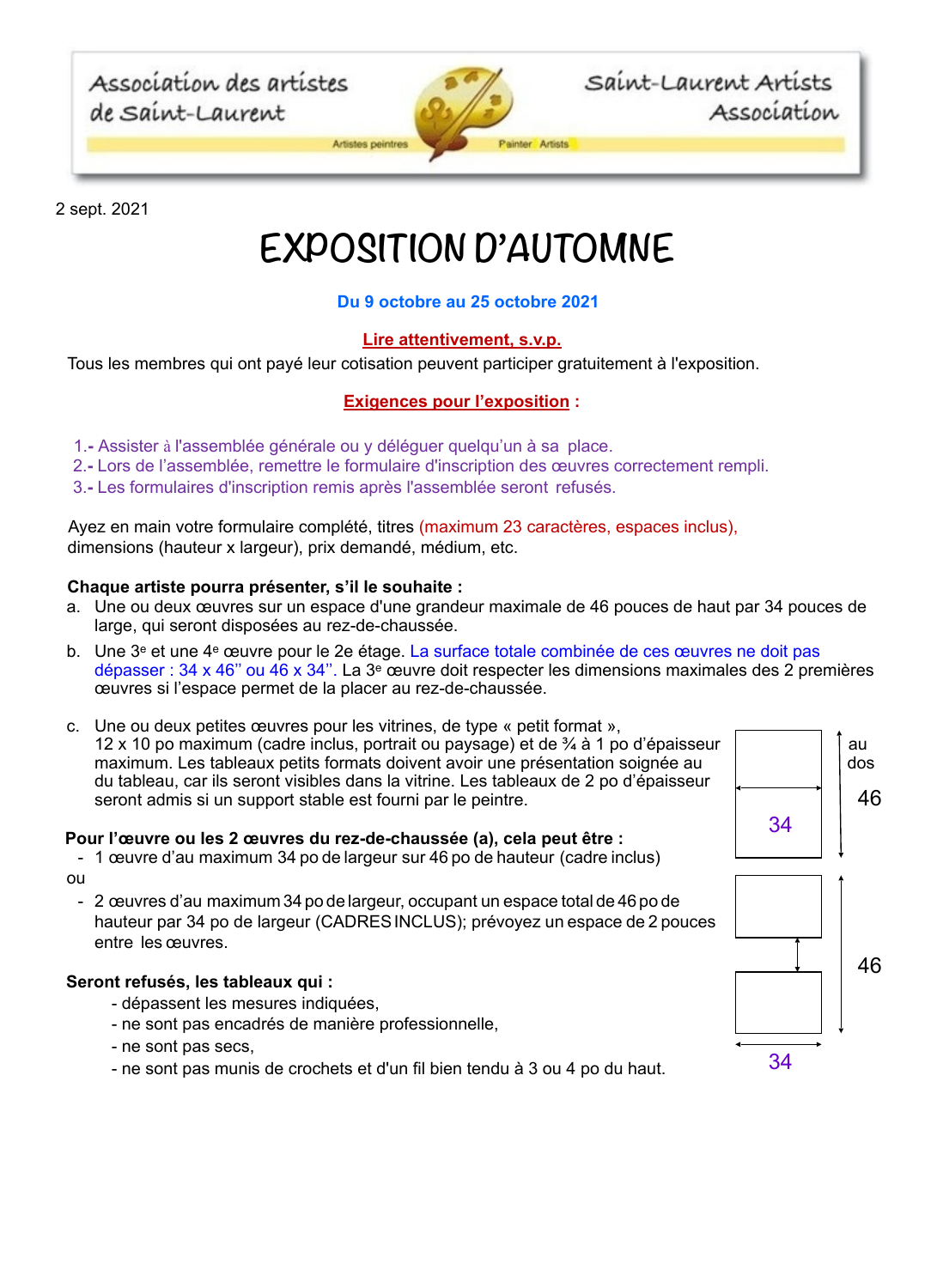

Les emplacements seront répartis par tirage au sort lors du dépôt des œuvres, le **jeudi 7 octobre** 2021, de 17h00 à 19h30, au Centre des loisirs de Saint-Laurent.

## **Les œuvres seront refusées après 19h30.**

Lors de l'accrochage, de légers changements pourront être faits pour des besoins esthétiques.

Lors de l'assemblée :

- Remettre le formulaire complété. Pour préserver la qualité de l'exposition, vos œuvres doivent être originales et personnelles (les copies seront refusées).
- Aucun changement de titres ou d'œuvres ne sera accepté après l'assemblée, car les cartons décrivant les tableaux sont réalisés par la Ville.
- Les affiches et invitations vous seront remises à cette occasion.

### **Accrochage des tableaux pour l'exposition** (**vendredi 8 octobre**) :

Les bénévoles souhaitant aider au montage de l'exposition doivent s'inscrire lors de l'assemblée générale et se présenter le vendredi à 10h00 AM où ils recevront les instructions du représentant du comité de l'exposition. Ils devront préférablement apporter un petit escabeau. Tous doivent porter un couvre-visage de type masque de procédure (bleu plissé, jetable (plus sécuritaire) et se laver les mains à l'entrée.

Le comité de l'exposition aura déjà placé les tableaux le long des panneaux et des murs. Les bénévoles aideront à l'accrochage, au montage des vitrines et à la pose des étiquettes sous la direction du comité. Pour les tableaux disposés au rez-de-chaussée, ils devront respecter le choix des emplacements tirés au sort et les modifications effectuées par le comité responsable pour des besoins esthétiques.

Si des emplacements sont libres au rez-de-chaussée, les 3e tableaux pourront y être disposés, la priorité sera accordée aux bénévoles de l'accrochage et aux membres du CA par tirage au sort. Les tableaux restant, exposés au 2e étage, devrons respecter l'esthétique, et leur emplacement sera soumis à l'approbation du comité de l'exposition.

### **Reprise des œuvres (lundi 25 octobre, entre 17 et 19 h)**

La reprise des œuvres se fera le **lundi 25 octobre**, au Centre des loisirs, de 17 h à 19 h. Il est recommandé d'apporter des ciseaux ou un outil tranchant (pince coupante) pour couper les attaches qui ont servi à fixer les tableaux aux chaînes. Les petits tableaux et vos supports seront sur un chariot dans le Hall. Les autres supports appartiennent à l'Association.

Bonne fin d'été et à bientôt,

Marcel Daoust, président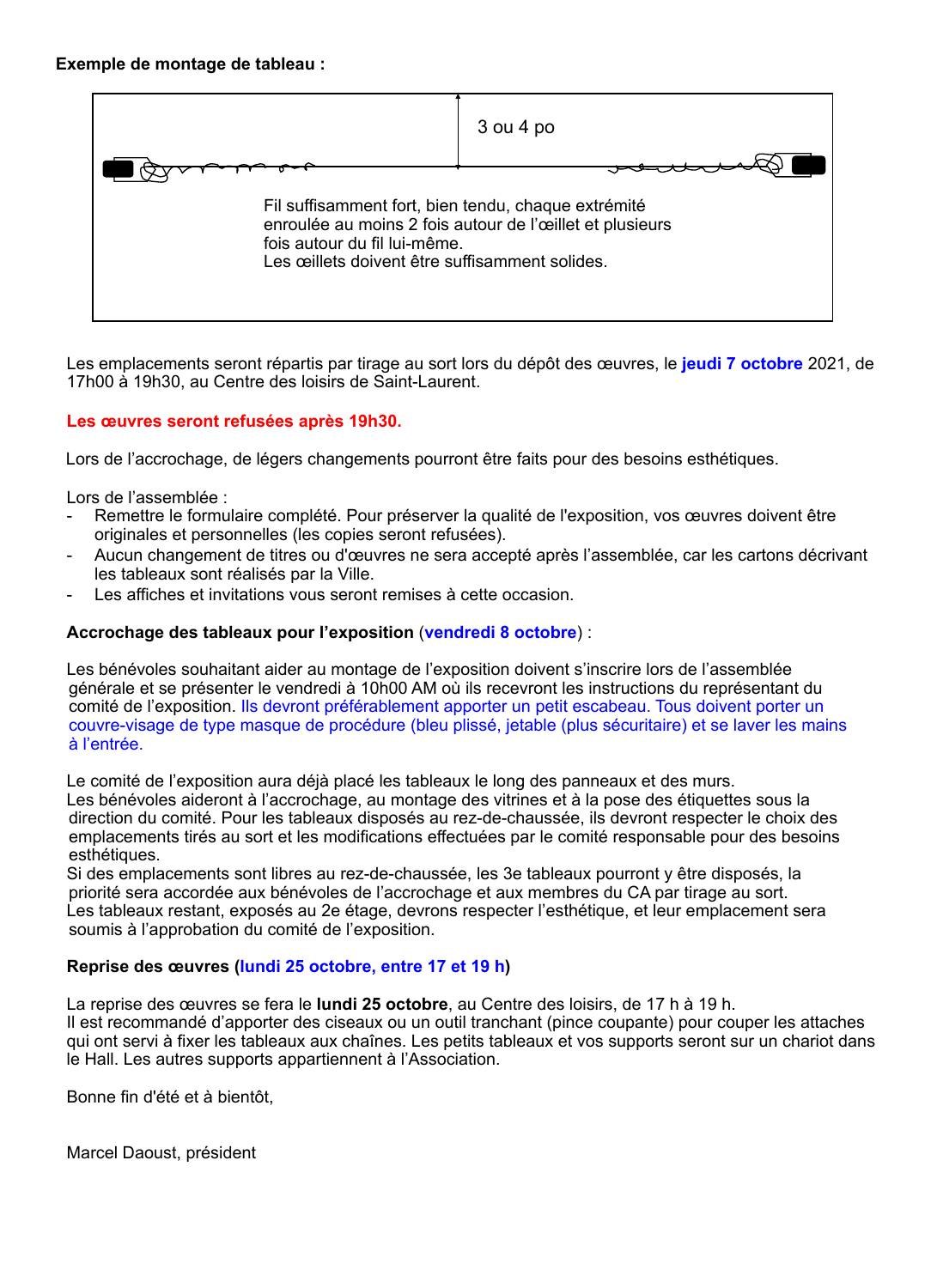

September 2, 2021

# **FALL EXHIBITION**

# **October 9 to October 25, 2021**

## **Please read carefully**

All members who have paid their annual membership fees can participate at no charge.

# **Requirements**:

- 1 Attend the General Meeting or delegate someone in your place.
- 2 During the meeting, hand out completed forms (titles, measurements, etc.).
- 3 Forms received after the meeting will not be accepted.

Please have your completed form in hand at the general meeting. Titles (maximum 23 characters, spaces included), measurements (height x width), asking price, medium, etc.

### **Each artist will be able to exhibit:**

- a. One or two paintings with a maximum height of 46 inches and a maximum width of 34 inches, including frame, for the first floor.
- b. A third and a fourth artwork for the second floor. The total combined surface of these works must not exceed: 34" x 46" or 46" x 34". The third work has to respect the maximum size of the two first works if space is available at ground floor to place it.
- c. One or two small paintings for the glass showcases, 12 x 10 inches maximum (frame included) in portrait or landscape format, with a maximum of  $\frac{3}{4}$  to 1 inch of depth. These small paintings must have an aesthetic finish at the back because it is visible in the showcase. Small paintings 2 inches deep may be admitted if a stable support is provided by the artist.

## **For the paintings on the first floor:**

- One painting with a maximum height of 46 inches and a maximum width of 34 inches (frame included)

or

- Two paintings with a maximum width of 34 inches, occupying a total height of 46 inches (FRAME INCLUDED); allow 2 inches between the works.

### **Artworks will not be accepted if they:**

- exceed the indicated measurements;
- are not framed in a professional manner;
- are not dry:
- are not equipped with eyelets and a well stretched wire 3 or 4 inches from the top.